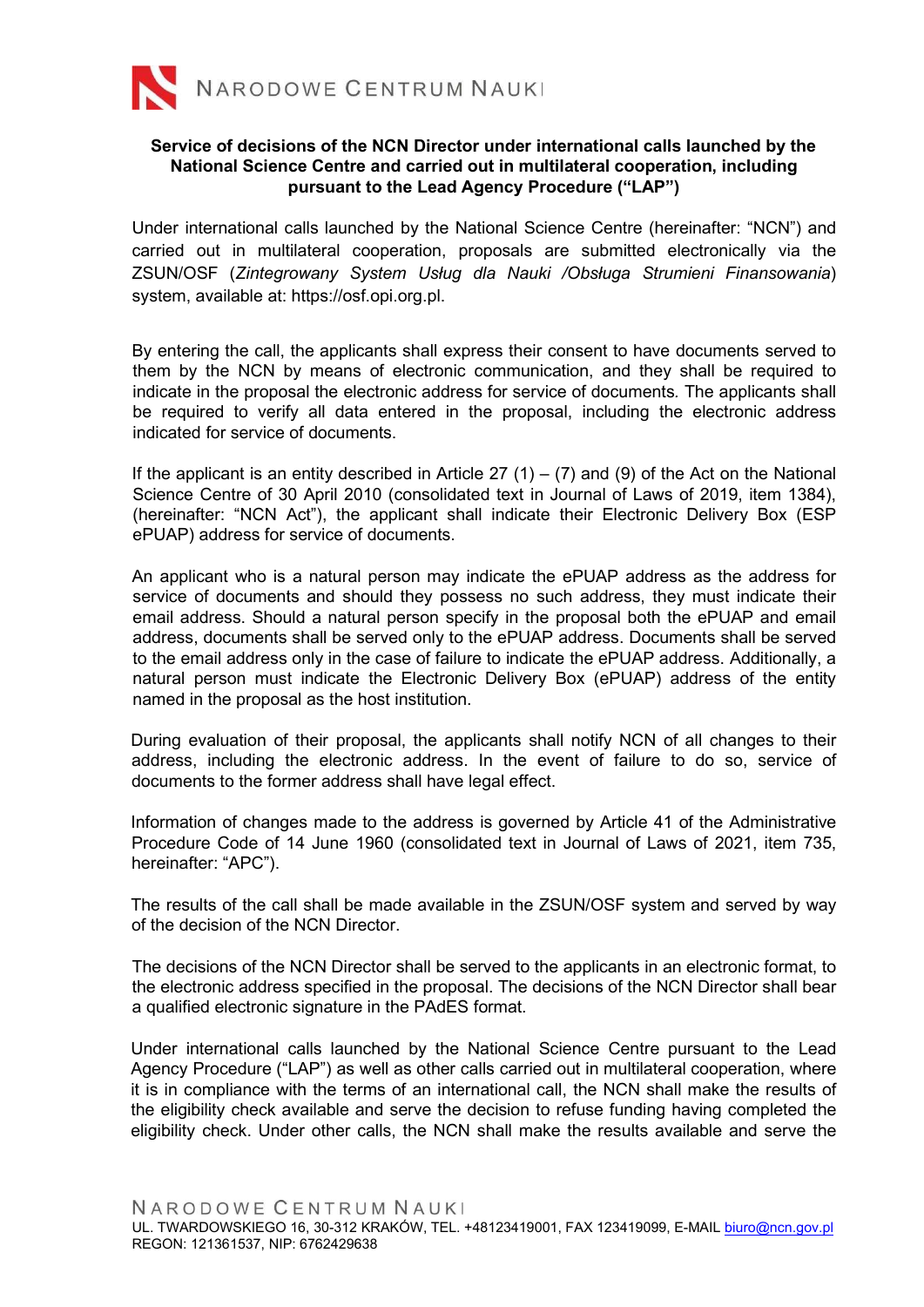

decisions having completed the merit-based evaluation and having compiled the final ranking list.

The information on the call results shall be posted on the NCN's website: www.ncn.gov.pl.

The method of service of decisions shall depend on the applicant's status.

If the applicant is an entity described in Article 27 (1) - (7) and (9) of the NCN Act, decisions of the NCN Director shall additionally be communicated to the principal investigator and if the applicant is a natural person, also to the entity identified in the proposal as the host institution.

If the applicant is an entity described in Article 27 (1) - (7) and (9) of the NCN Act, decisions of the NCN Director shall only be served to their Electronic Delivery Box (ESP ePUAP) address specified in the proposal. If the applicant/ host institution has been authorized as a public entity, the decisions shall be sent in an Official Confirmation of Submission (Urzedowe Poświadczenie Przedłożenia, hereinafter: "UPP"). If the applicant/ host institution has not been authorized as a public entity, the decisions shall be sent in an Official Confirmation of Service (Urzędowe Poświadczenie Doręczenia, hereinafter: "UPD"). The applicant must check the ESP ePUAP mailbox.

## It is recommended to check whether the ESP (ePUAP) address specified in the proposal is correct or to contact the Programme Officer in charge of the proposal specified in the ZSUN/OSF system.

Should an applicant who is a natural person indicate an ePUAP address in the proposal, the decision shall be sent to that address. Should an applicant who is a natural person fail to indicate the ePUAP address, the service of decisions shall be carried out by means of sending – to their email address – information containing an electronic address from which the NCN Director's decision may be downloaded. The information shall be sent from the address: ewnioski@ncn.gov.pl. In order to download the decision, click on the link in your email and proceed according to the message that will pop up.

If the applicant is a natural person and has not received an email with the link to download the decision, they should check their spam folder for an email from the aforementioned eaddress, check if the e-mail address indicated in the proposal is correct or contact the Programme Officer named in the ZSUN/OSF system. The applicant must check the ePUAP mailbox/email address.

The decisions sent to the applicant/ host institution **authorized as a public entity** to their ESP ePUAP address shall be deemed served once the National Science Centre has received a UPP, which shall be issued automatically once the document has been served to the ESP ePUAP address of the applicant/ host institution and shall not require any action on the part of the employees of the NCN. A UPP shall only be issued automatically when the ESP address of the applicant/ host institution is assigned to a public entity. The date of receipt of the UPP shall be deemed as the date of effective service of the decision.

Applicants/ host institutions not authorized as public entities are required to sign and return an acknowledgement of receipt. In order to have a UPD issued, one should login to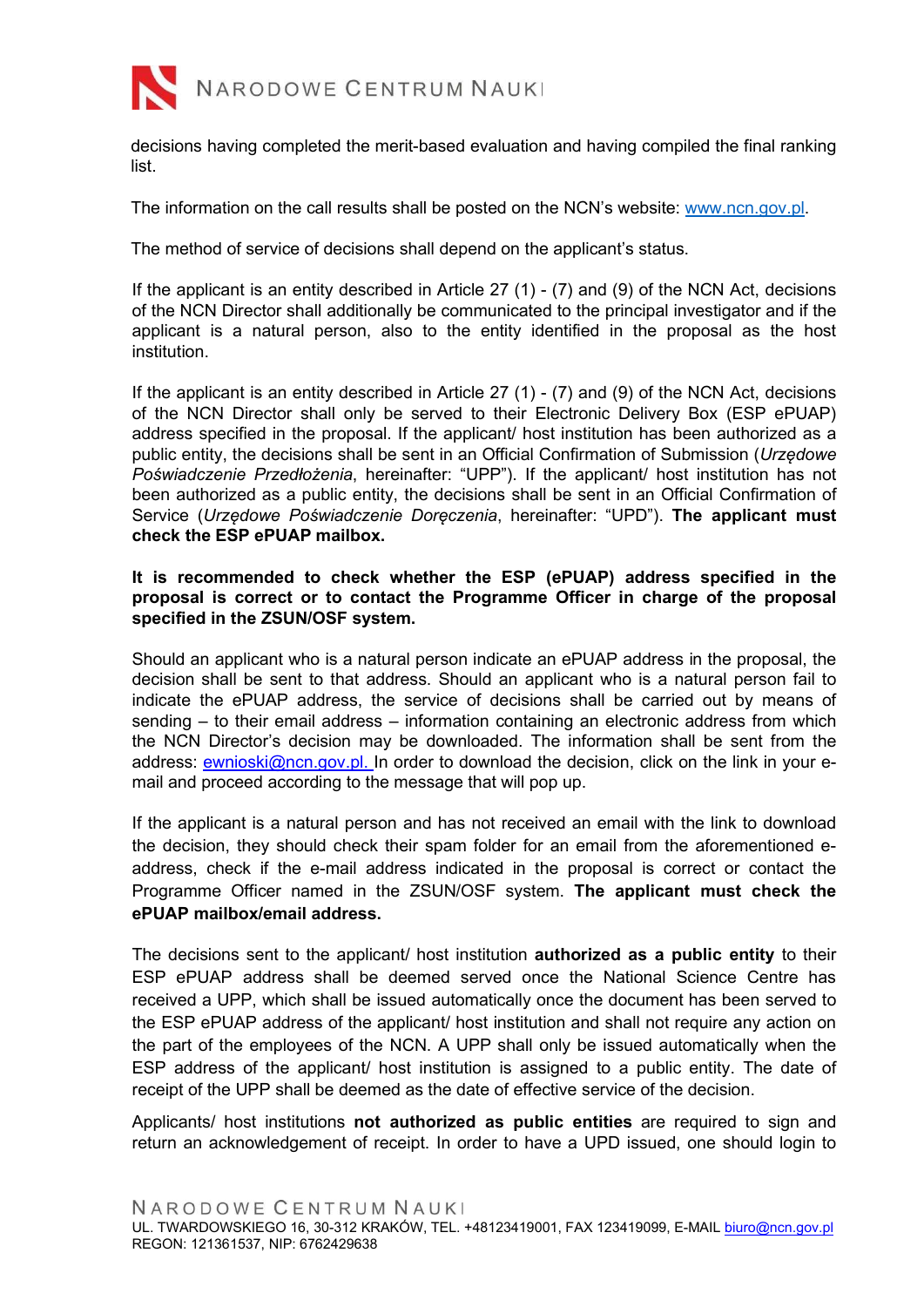

the ESP ePUAP mailbox address specified in the proposal, download the message from the National Science Centre, and sign (with a signature supported by a qualified certificate or confidential profile) and return the UPD to the NCN. After the UPD has been returned one may peruse the text of the decision. The date of receipt of the UPD shall be deemed as the date of effective service of the decision.

The decision shall be sent to the ePUAP address or e-mail address of the applicant who is a natural person. The decision shall be deemed effectively served on the date the UPD is returned to the National Science Centre or the decision is downloaded from the link sent to the email address specified in the proposal.

Should the applicant fail to download the decision in an electronic format within 7 days of the date on which the original decision was sent, the applicant shall be notified again that he/she may download the decision.

If a UPP or UPD has not been received, the decision sent to the e-mail address has not been received in an electronic format or a wrong ESP (ePUAP) address, ePUAP mailbox or e-mail address has been specified, the decision of the NCN Director shall be deemed effectively served after the expiry of 14 days from the date on which the original decision was sent.

The NCN shall provide the recipient of the decision at the latter's request, for a period of at least 3 months from the date of finding it served, with access to the decision in an electronic format, information on the date on which the decision was found served and the dates on which notices to that effect were sent.

In addition, on the date of service of the decision following the merit-based evaluation, information on the outcome of the call shall be published on the NCN's website.

## Date of the decision of the NCN Director becoming final and legally binding

A decision of the NCN Director may be appealed against within the deadline calculated from the date of effective service of the decision.

Decisions that are not subject to an administrative appeal or requests for a review shall be final.

Final decisions that cannot be challenged in court are legally binding.

## Appealing against the decisions of the NCN Director

Pursuant to Article 33 (2) of the NCN Act, in the event of a breach of the call procedure or other formal infringements of any operations performed by the NCN, the applicant may appeal with the Committee of Appeals of the NCN Council at ul. Twardowskiego 16, 30-312 Kraków. The appeal must be lodged within 14 days of the date of effective service of the decision, i.e. receipt of the UPP or UPD by the National Science Centre or confirmation of downloading the decision from the link in the e-mail, and in the absence thereof, after the expiry of 14 days from the date on which the original decision was sent.